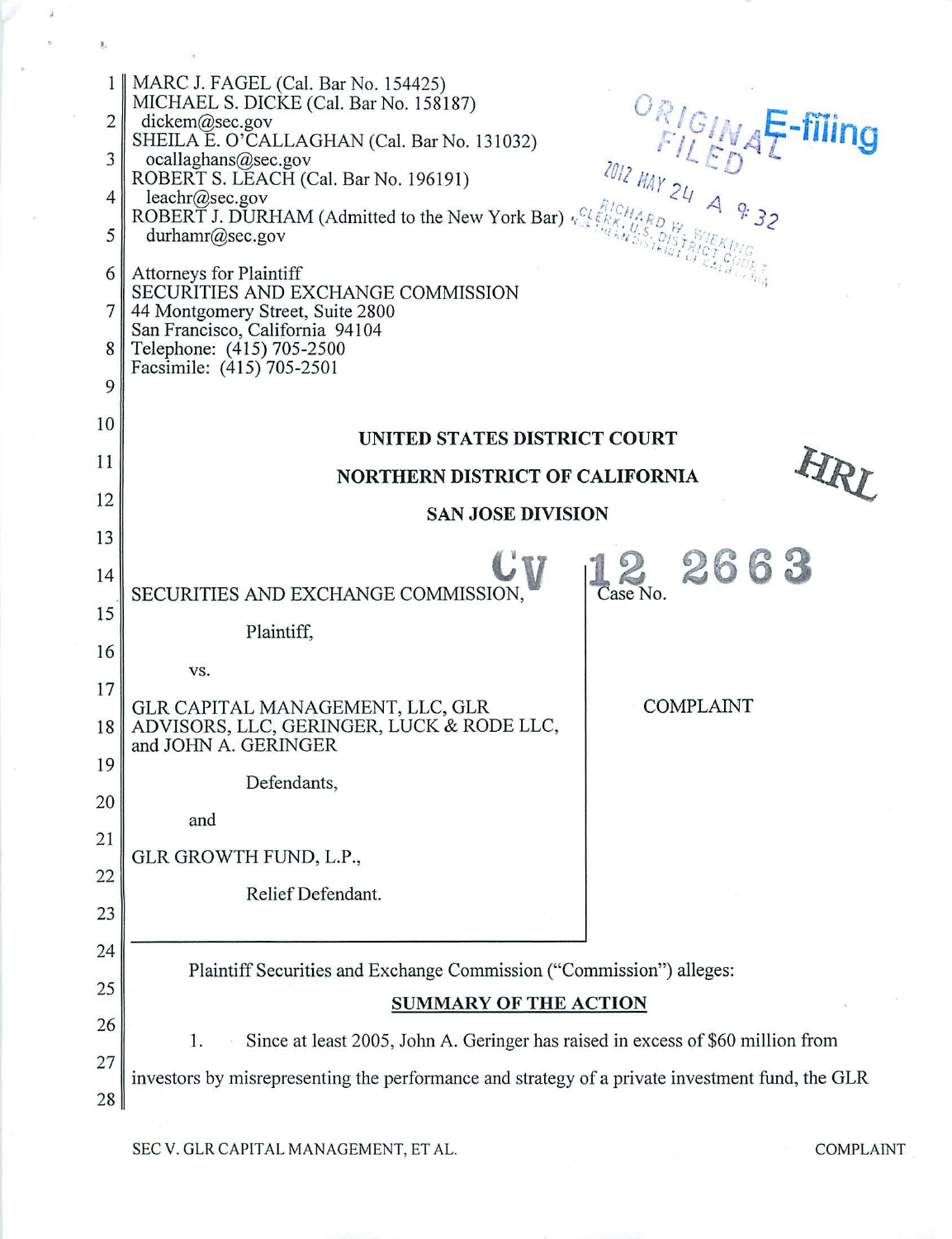Growth Fund, L.P . (the "Fund"), based in Scotts Valley, California Geringer used false and misleading marketing materials claiming that the Fund has returned between 17-25 percent in every year of its operation by investing in investments tied to well-known stock indices such as the S&P 500, NASDAQ, and Dow Jones, as well as in oil, natural gas, and technology-related companies. In fact, the vast majority of money raised went to two illiquid private companies, to pay back other investors, and to three entities Geringer controlled. To the extent Geringer engaged in actual securities trading, far from generating high annual returns, he consistently lost money.

2. To conceal the fraud, Geringer falsified the Fund's brokerage account records, and this information was provided to investors. Moreover, of the money raised from investors, millions was used to pay back earlier investors, giving the false appearance of profitability, as in a Ponzi scheme.

3. Geringer and three entities he controlled, GLR Capital Management, LLC ("GLR Capital"), GLR Advisors, LLC ("GLR Advisors"), and Geringer, Luck & Rode LLC ("GLR LLC"), violated numerous provisions of the federal securities laws, including the antifraud statutes, by engaging in a scheme to defraud and making materially false and misleading statements in the offer or sale and in connection with the purchase or sale of securities, and by making unlawful representations that the Commission had passed on the merits of securities. Geringer and GLR Advisors, an investment adviser controlled by Geringer, also defrauded their advisory client, the Fund, and the Fund's investors.

4. The Commission seeks to enjoin Geringer, GLR Capital, GLR Advisors, and GLR LLC from further conduct that violates the securities laws, disgorgement from them of ill-gotten gains, and payment of civil money penalties, as well as preliminary relief to protect investors. The Commission further seeks disgorgement of ill-gotten gains held by the Fund, a relief defendant in this action.

# **JURISDICTION**

5. The Commission brings this action pursuant to Section 20(b) of the Securities Act of 1933 ("Securities Act"), 15 U.S.C. § 77t(b), Sections 21(d) and 21(e) ofthe Securities Exchange Act of 1934 ("Exchange Act"), 15 U.S.C. §§ 78u(d) and 78u(e), and Sections 209 and 214 ofthe

1

2

3

4

5

6

7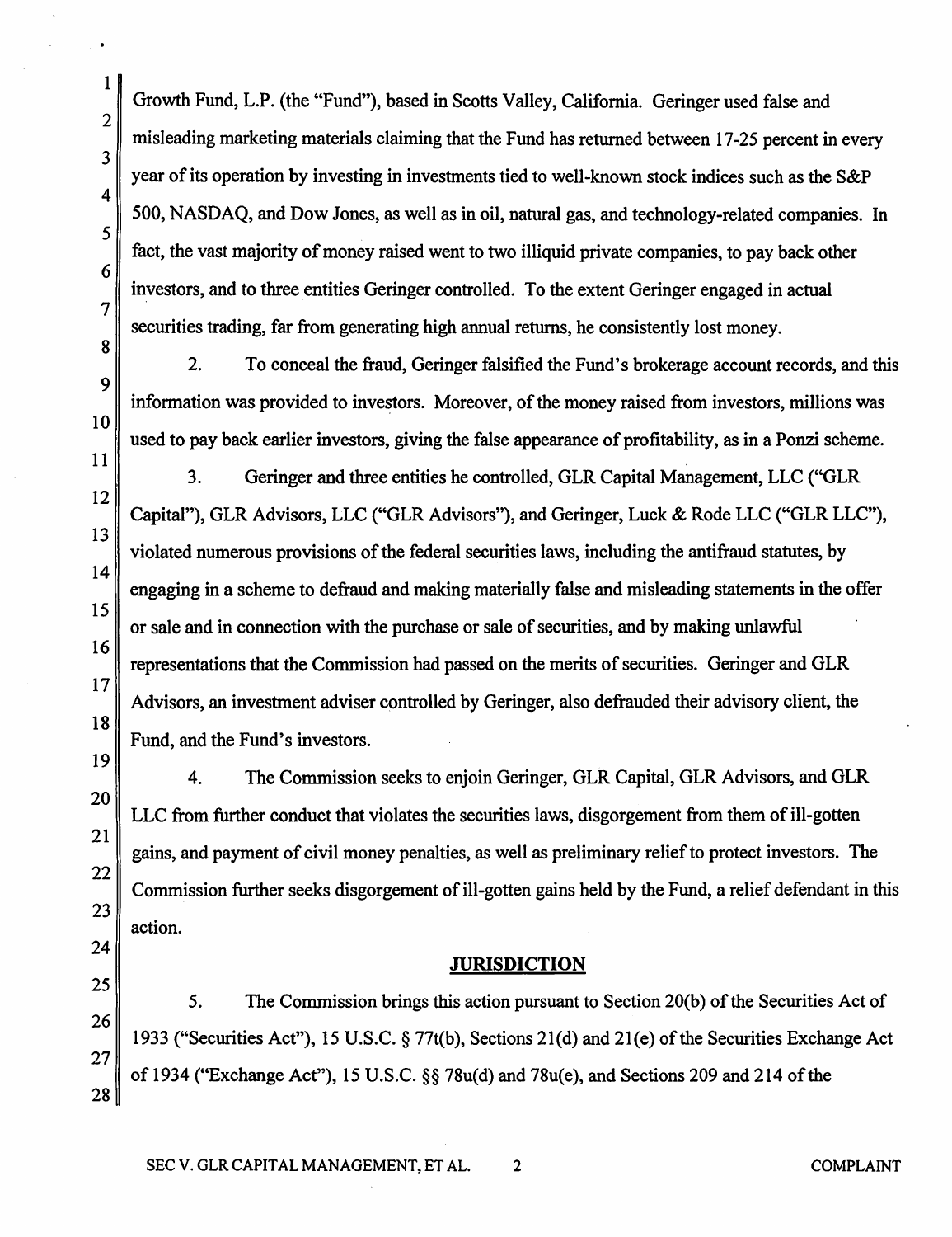Investment Advisers Act of 1940 ("Advisers Act"), 15 U.S.C. §§ SOb-9 and 80b-14. This Court has jurisdiction over this action pursuant to Section 22(a) of the Securities Act, 15 U.S.C.  $\delta$  77 $v$ (a), Sections 21(d)(3), 21(e), and 27 of the Exchange Act, 15 U.S.C. §§ 78u(d)(3), 78u(e), and 78aa, and Sections 209 and 214 of the Advisers Act, 15 U.S.C. §§ 80b-9 and 80b-14. Defendants, directly or indirectly, have made use of the means and instrumentalities of interstate commerce or of the mails in connection with the acts, transactions, practices, and courses of business alleged in this complaint.

6. Venue in this District is proper pursuant to Section 22 of the Securities Act, 15 U.S.C. § 77v, Section 27 of the Exchange Act, 15 U.S.C. § 78aa, and Section 214 of the Advisers Act, 15 U.S.C. § 80b-14, because a substantial portion of the conduct alleged in this complaint occurred within the Northern District of California. Defendant Geringer resides in the District and Defendants GLR Capital, GLR Advisors, and GLR LLC, as well as the Fund, all maintain an office in the District.

#### DEFENDANTS

7. Defendant John Arnold Geringer, age 47, resides in Scotts Valley, California. At the time of the conduct described in this Complaint, Geringer acted as an investment adviser by, among other things, receiving financial compensation (through GLR Advisors) for investing the Fund's assets in securities. Geringer is the sole member of GLR Advisors, and was a member of GLR Capital and GLR LLC during the relevant period. He has held Series 6,63, and 65 securities licenses but has never been registered with the Commission.

8. Defendant GLR Capital Management, LLC ("GLR Capital") is a California limited liability company based in Scotts Valley, California. GLR Capital is the Fund's general partner, with control over the Fund's affairs. Geringer and two business partners were the members of GLR Capital during the relevant period. GLR Capital has never been registered with the Commission.

9. Defendant GLR Advisors, LLC ("GLR Advisors") is a California limited liability company based in Scotts Valley, California. GLR Advisors acted as an investment adviser to the Fund at the time of the conduct described in this Complaint. Since 2003, GLR Advisors has been

1

2

3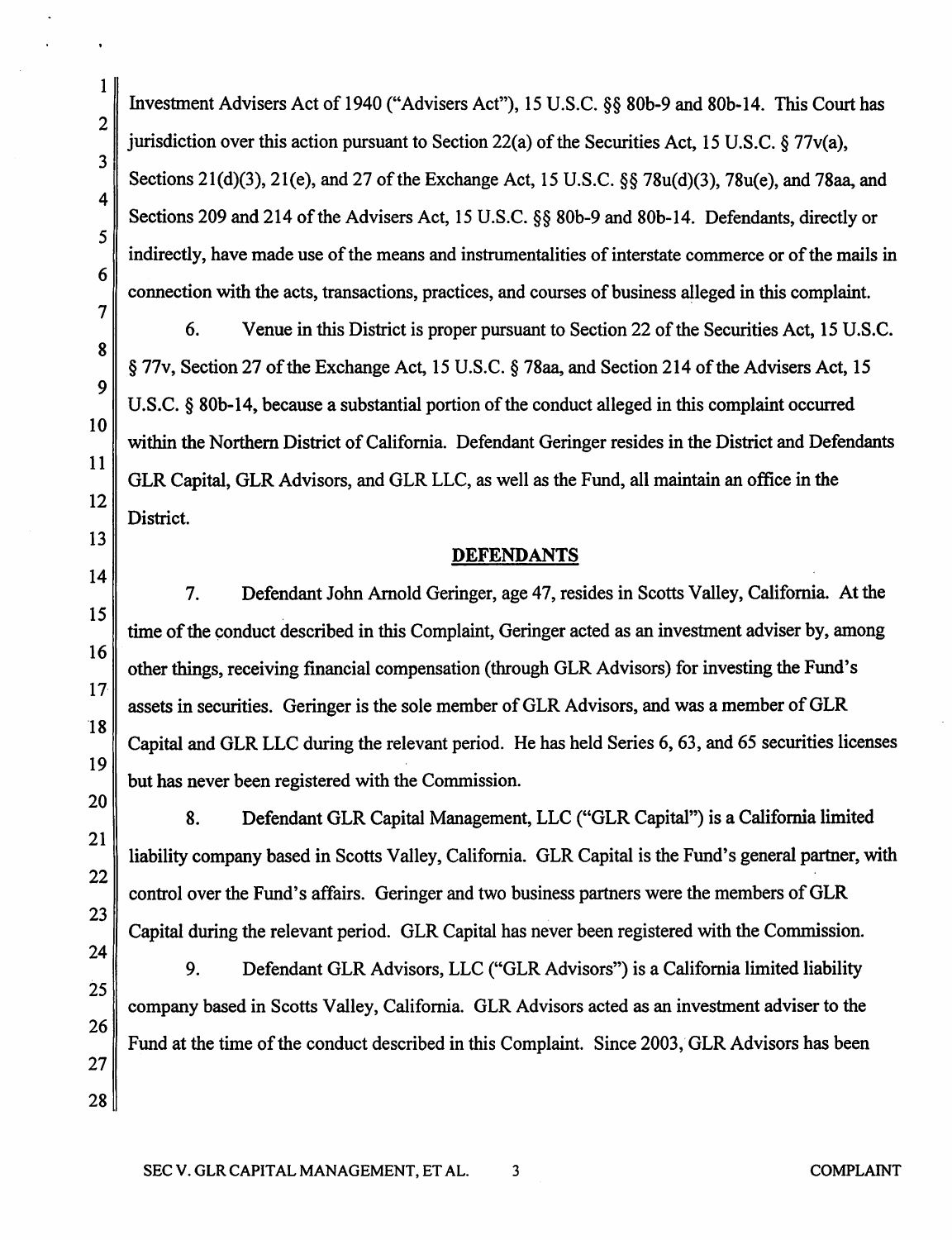registered with the State of California as an investment adviser, but has never been registered with the Commission.

10. Defendant Geringer, Luck & Rode LLC ("GLR LLC") was a California limited liability company based in Scotts Valley, California during the relevant period. Geringer and the same two business partners were the members of GLR Capital. Fund marketing materials describe GLR LLC as a company that provides investment, insurance and tax-consultation services. GLR LLC has never been registered with the Commission.

#### RELIEF DEFENDANT

11. GLR Growth Fund, L.P. is named as a defendant in this action solely for the purpose of ensuring complete relief. The Fund is a California limited partnership formed in 2003 and based in Scotts Valley, California. The Fund's limited partnership agreement provides that GLR Capital, the Fund's general partner, has control over the Fund's affairs while the limited partners (i.e., investors) play no role in the business of the Fund.

### FACTUAL ALLEGATIONS

## Geringer, GLR Capital, and GLR LLC Used False and Misleading Marketing Materials to Raise in Excess of \$60 Million From Investors

17 18 19 20 21 22 23 12. Starting no later than 2005 and continuing through at least February 2012, Geringer raised over \$60 million for the Fund. Although investors were from several states, most were from the Santa Cruz, California area. According to the Fund's limited partnership agreement, investments were made for one-year periods, at the end of which investors could request to withdraw from the Fund. Investor money was deposited into the Fund's bank account and investors were charged a 4% management fee. Investors could also rollover their investment for a new one-year period, which certain investors did.

24 25 26 27 13. Between February 2005 and April 2011, the Fund paid at least \$6 million to GLR Capital, which transferred approximately \$3 million to GLR Advisors (which Geringer controlled as its sole member) and approximately \$1 million to GLR LLC. Separately, the Fund transferred at least \$60,000 to GLR LLC, \$21,000 to GLR Advisors, and \$15,000 to Geringer.

1

2

3

4

5

6

7

8

9

10

11

12

13

14

15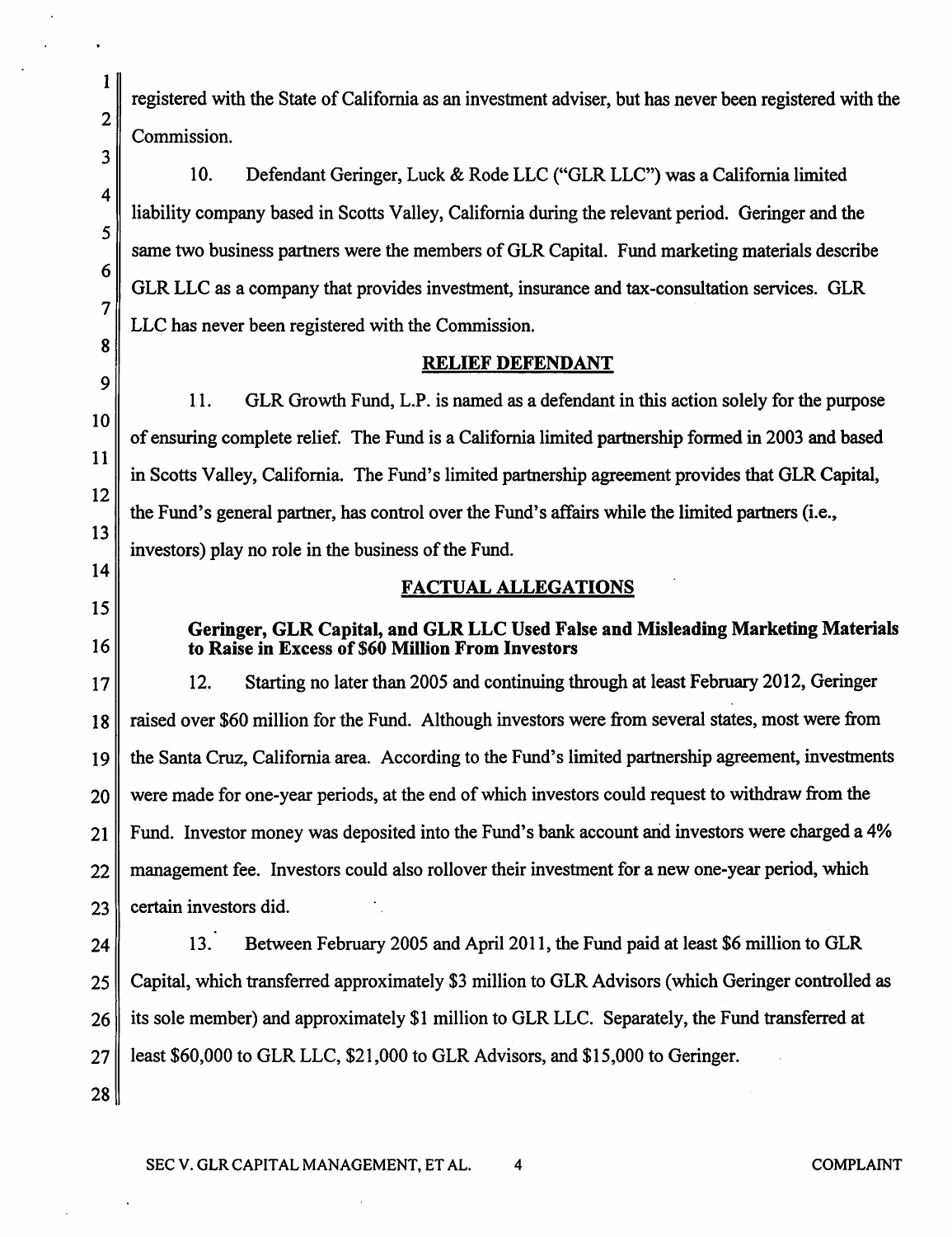14. The marketing materials Geringer created and distributed to investors suggested that the Fund was able to achieve steady annual returns of between 17 and 25 percent from 2001 to 2011 (including nearly 24 percent in 2008, the year the S&P 500 Index lost 38.5 percent). The marketing materials claimed the Fund was investing the vast majority of its assets  $-75$  percent  $-$  in publicly traded securities, options, and commodities. In fact, as described below, the Fund's trading strategy produced consistently negative returns. Moreover, since mid-2009 the Fund did not invest in publicly traded securities at all but instead invested heavily in illiquid investments in two private, startup technology companies.

15. Between 2009 and 2012, Geringer, GLR Capital, and GLR LLC provided investors with a packet of marketing materials Geringer created, which contained a number of false and misleading statements. Although the Fund was started in 2003, one page of the marketing materials titled "GLR Growth Fund Performance History" claimed the Fund achieved 25 percent returns in 2001 and 2002, before the Fund even existed.

16. Another page of the marketing materials, titled "GLR Growth Fund Asset Allocations," misrepresented the diversification of the Fund's portfolio, claiming that in 2009, 2010, and 2011, 75 percent of the Fund's assets were invested in securities tied to major stock indices. It further claimed specific allocations within the trading strategy, such as investing 20 percent of the Fund's assets in the S&P 500 Index. This page also stated that only 25 percent of the Fund's assets were in "Direct Company Investments," which could include public and private companies in the oil, natural gas, and technology sectors.

17. In the marketing materials was another document, titled "GLR Growth Fund Investment Policies," purporting to describe the trading strategy in greater detail. The information provided was meant to convey an investment policy under which the Fund invested in liquid securities that had high trading volumes. It also emphasized diversification within the trading strategy.

26 27 28 18. Thus, the marketing materials claimed that the Fund invested 75 percent of its assets in a securities, options, and commodities trading strategy that helped produce the 17-25 percent annual

 $1<sup>1</sup>$ 

2

3

4

5

6

7

8

9

10

11

12

13

14

15

16

17

18

19

20

21

22

23

24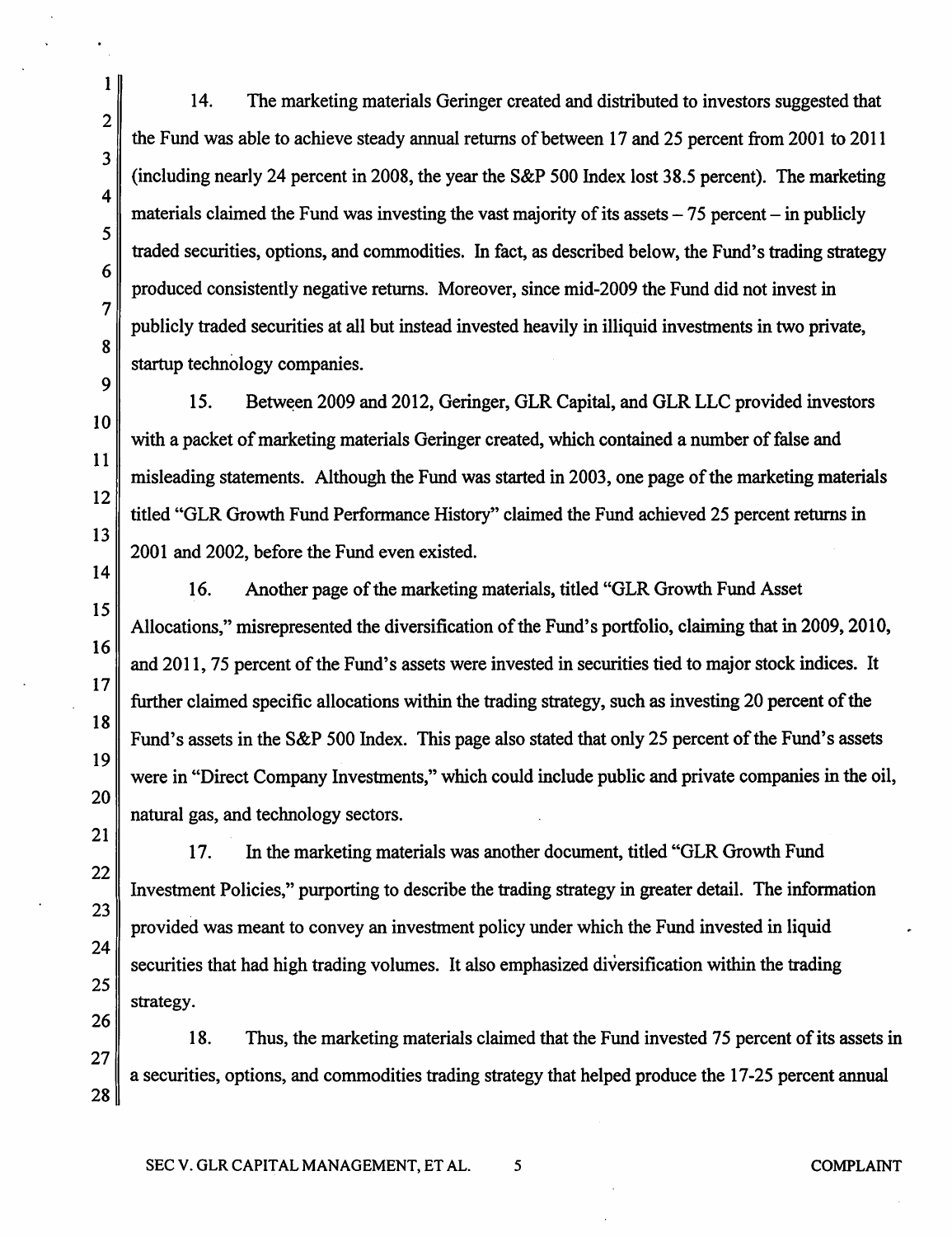returns. In fact, the Fund's trading produced negative returns in every year from 2005 to 2009. This included a 33 percent decline in 2008 and a 92 percent decline in 2009, when calculated by a standard spreadsheet software program as the annualized internal rate of return considering the cash flows in and out of the trading portfolio.

19. Moreover, since at least 2007, substantially less than 75 percent of the Fund's assets were even invested in the trading strategy, and by mid 2009, the Fund was no longer trading at all. For example, at the end of 2007, there was a balance of \$60,725 in the Fund's brokerage accounts. That amount was only 0.3 percent of the Fund's total assets as reported on the Fund's internal balance sheet.

20. Instead, more and more of the Fund's money was being invested in the two private startup companies. Through December 2011, the Fund had invested at least \$29 million in the two companies. Despite this concentration of the Fund's assets in the two private companies, Geringer told a potential investor in a February 2012 email: "We are very diverse in our investments."

21. Instead of disclosing to investors these negative returns during this period, Geringer falsified documents in order to make it appear that his trading in the Fund's brokerage accounts was successful. The false documents Geringer created were used to prepare the Fund's tax returns, including IRS Schedules K-1 (Partner's Share of Income, Etc.). The K-1s were mailed to investors on GLR LLC and GLR Capital letterhead.

22. For example, Geringer created a false year-end account summary for 2008 purporting to show that the Fund had \$18.5 million in a brokerage account; in fact, the account balance was under \$1.4 million. The Fund's tax returns that were based on the falsified brokerage records reported fictitious net short-term capital gains, which flowed through to the K-ls provided to investors.

23. Geringer's document falsification did not stop there. He also created false brokerage account statements showing the Fund had over \$100 million in a brokerage account that actually had a balance of less than \$8,000. Geringer kept these false brokerage statements on hand at his office in case any investors started asking about the Fund.

1

2

3

4

5

6

7

8

9

10

11

12

13

14

15

16

17

18

19

20

21

22

23

24

25

26

27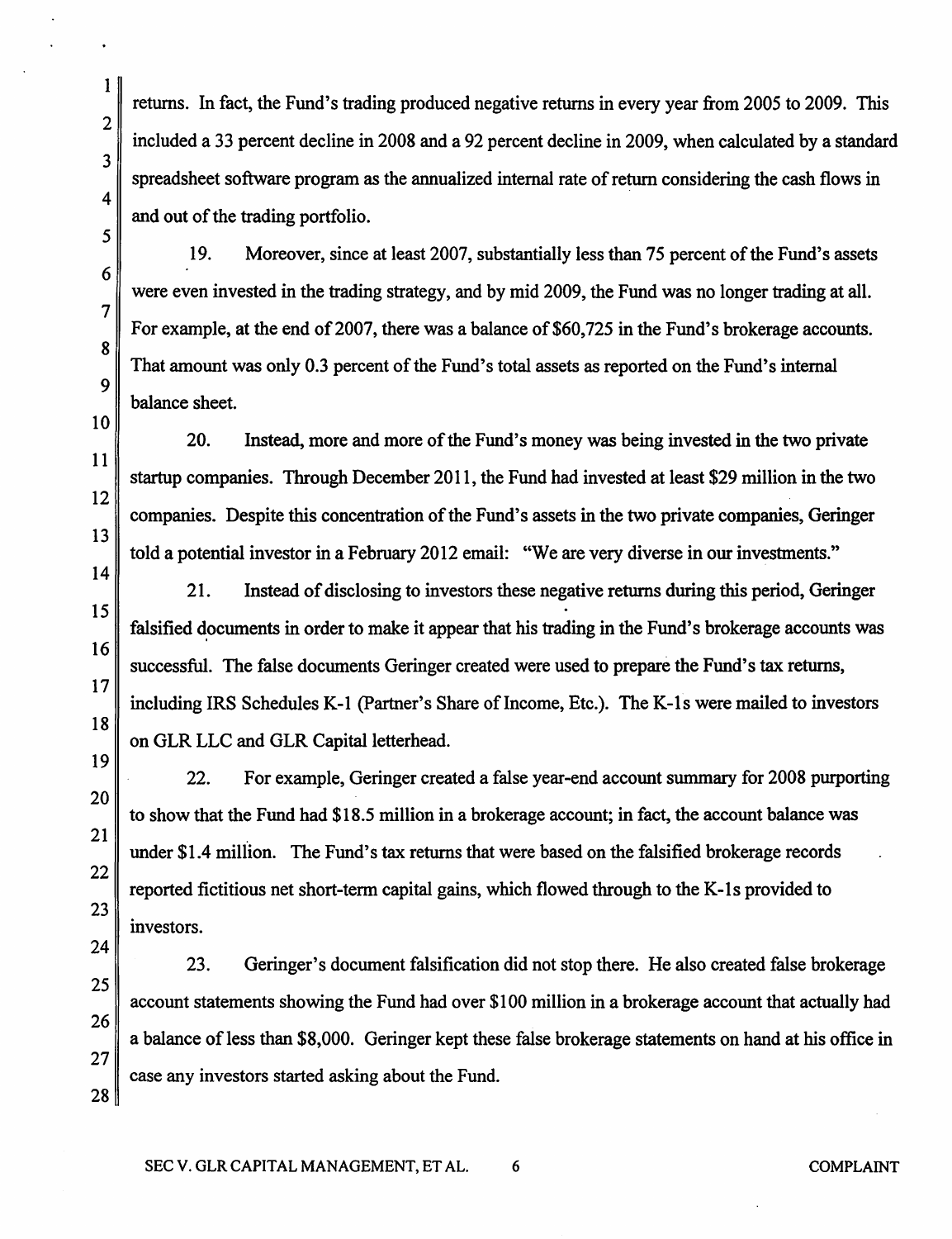24. The marketing materials also contained a document titled "GLR Growth Fund" stating "The Partnership will send all Partners after the end of each Calendar Year financial statements audited by the Partnership's independent accountants." In fact, the Fund had no independent accountant and no such audit was ever performed. After one investor requested a copy ofthe Fund's audited financial statements in 2011, Geringer lied to the investor, telling him in an email that "[w]e were advised by our counsel to hold offon any audited financial statements until" the 2010 Dodd-Frank Wall Street Reform and Consumer Protection Act was fully implemented. Geringer, in fact, never received any such legal advice.

25. Furthermore, periodic account statements that Geringer prepared and mailed to investors falsely claimed "MEMBER NASD AND SEC APPROVED." The account statements, which were on GLR Capital and GLR LLC letterhead and sometimes listed "Your Financial Advisor: John A. Geringer, RIA" (short for "registered investment adviser") contained this statement even though the Commission never "approved" the Fund or investments in the Fund, and neither GLR Capital, GLR Advisors, GLR LLC, nor the Fund was a member ofthe NASD (now known as the Financial Industry Regulatory Authority, or FINRA).

16

1

2

3

4

5

6

7

8

9

10

11

12

13

14

15

17

18

19

20

21

22

23

24

25

26

27

28

26. Geringer, GLR Capital, and GLR LLC knew, or were reckless in not knowing, that the Fund marketing materials and periodic account statements they created and distributed, and the statements they made in emails to investors and prospective investors, were false and misleading. They further knew, or were reckless in not knowing, that the falsified brokerage records Geringer created would be used to prepare the Schedule K -1 s that were provided to investors.

### Geringer, GLR Capital, GLR LLC, and GLR Advisors Distributed False and Misleading Account Statements to Fund Investors, and Geringer and GLR Advisors Misused Fund Assets

27. The periodic account statements Geringer prepared and mailed to investors purported to show how their investments in the Fund had grown, furthering the illusion of profitability. The account statements listed the investor's initial investment, a deduction for the management fee, and the addition of the "contract income" purportedly earned by the investor, totaling a purported "Total" Cash Balance." Without disclosing that the securities trading generated significant negative returns,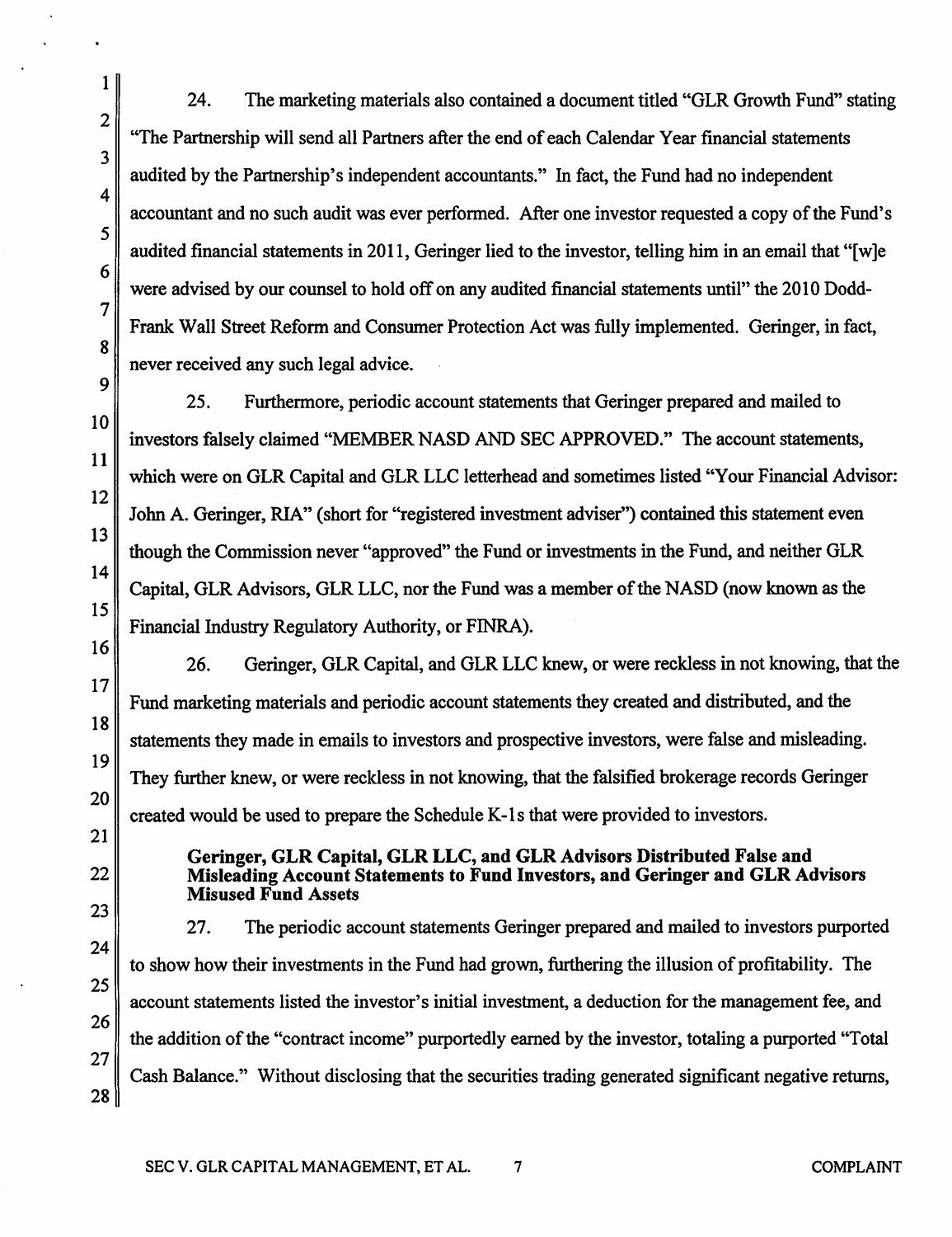Geringer calculated the purported "contract income" based on his estimate of the unrealized value of the Fund's illiquid, private-company investments. Geringer calculated "contract income" in this way despite provisions in the Fund's limited partnership agreement calling for each investor's interest in the Fund to be calculated based on the actual, realized gains and losses of the Fund's investments.

28. When certain investors withdrew their investments from the Fund, they received the "Total Cash Balance" calculated by Geringer, rather than the actual capital account balance as called for in the limited partnership agreement. Geringer thus used Fund assets to pay withdrawing investors more than they were entitled to receive, hiding the Fund's losses. In addition, more recent investors, and those who remained in the Fund, faced a risk that there would be insufficient assets to fund their eventual withdrawals.

29. The Fund was not paying investors back with profits from its trading strategy. Instead, money raised from investors was used to pay back withdrawing investors, creating the false appearance that the Fund was profitable, as in a Ponzi scheme.

30. Geringer, GLR Capital, GLR LLC, and GLR Advisors knew, or were reckless in not knowing, that the account statements they created and distributed to investors were false and misleading. In addition, Geringer and GLR Advisors knew, or were reckless in not knowing, that they paid withdrawing investors more than they were entitled to receive.

31. At all times relevant to the facts alleged in this Complaint, Defendants GLR Capital, GLR Advisors, and GLR LLC acted by and through Geringer.

# FIRST CLAIM FOR RELIEF

# (Violations of Section 17(a) of the Securities Act by All Defendants)

32. Paragraph numbers 1 through 31 are re-alleged and incorporated herein by reference. 33. Defendants Geringer, GLR Capital, GLR Advisors, and GLR LLC have, by engaging in the conduct set forth above, directly or indirectly, in the offer or sale of securities, by the use of

means or instruments of transportation or communication in interstate commerce, or of the mails: (a) with scienter, employed devices, schemes, or artifices to defraud; (b) obtained money or property by

1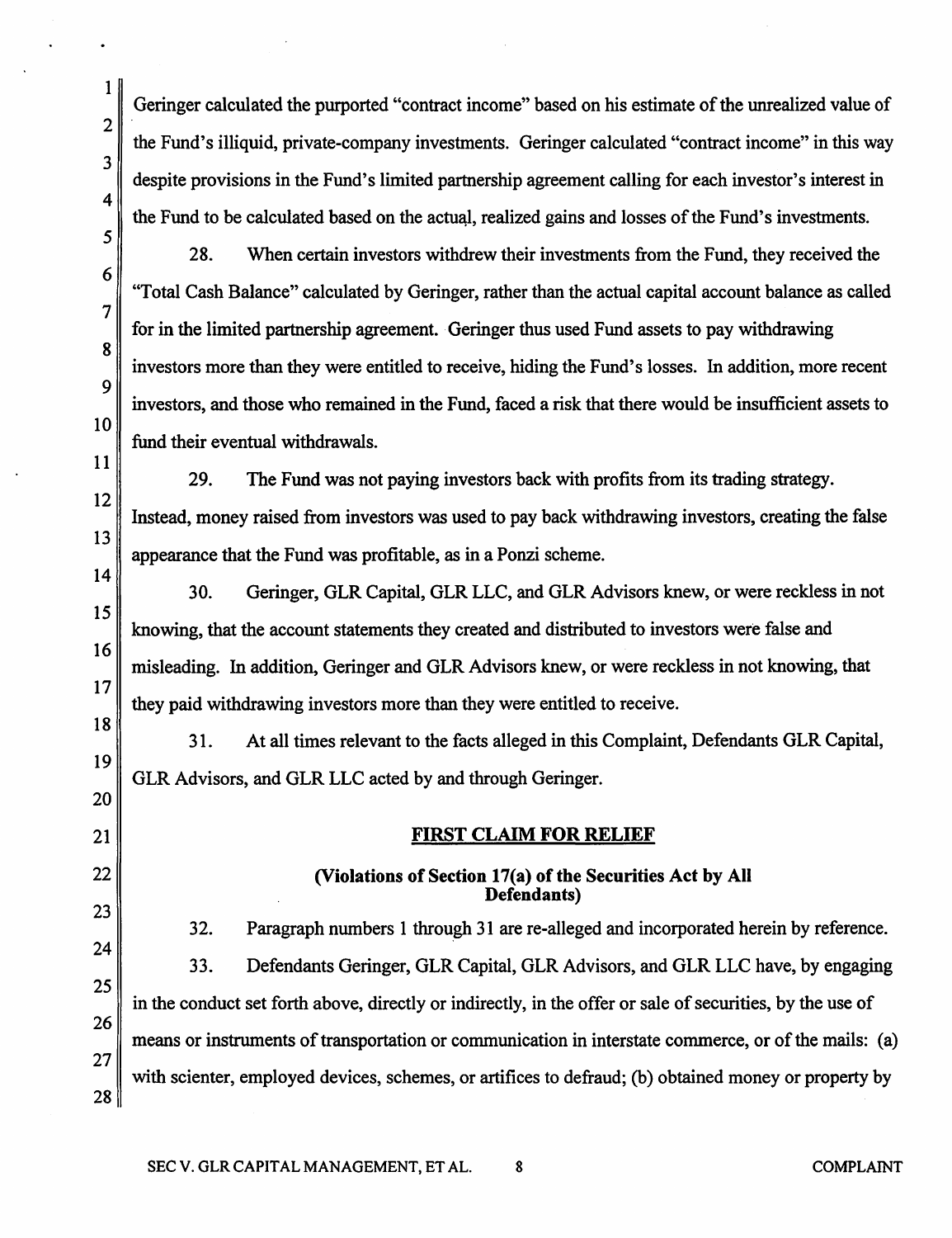means of untrue statements of material fact or by omitting to state material facts necessary in order to make statements made, in the light of the circumstances under which they were made, not misleading; and (c) engaged in transactions, practices, or courses of business which operated or would operate as a fraud or deceit upon the purchasers of such securities.

1

2

3

4

S

6

7

8

9

10

34. By reason ofthe foregoing, Defendants Geringer, GLR Capital, GLR Advisors, and GLR LLC have directly or indirectly violated Section 17(a) of the Securities Act, 15 U.S.C. § 77q(a), and unless enjoined will continue to violate this provision.

#### SECOND CLAIM FOR RELIEF

### (Violations of Section 10(b) of the Exchange Act and Rule 10b-5 Thereunder by All Defendants)

11 12 13 14 15 16 17 18 19 *3S.* Paragraph numbers 1 through 31 are re-alleged and incorporated herein by reference. 36. Defendants Geringer, GLR Capital, GLR Advisors, and GLR LLC, by engaging in the conduct set forth above, directly or indirectly, by use of means or instrumentalities of interstate commerce, or of the mails, or of a facility of a national security exchange, with scienter: (a) employed devices, schemes, or artifices to defraud; (b) made untrue statements of material fact or omitted to state material facts necessary in order to make the statements made, in light of the circumstances under which they were made, not misleading; and ( c) engaged in acts, practices, or courses of business which operated or would operate as a fraud or deceit upon other persons, in connection with the purchase or sale of securities.

20 21 22 23 37. By reason of the foregoing, Defendants Geringer, GLR Capital, GLR Advisors, and GLR LLC have directly or indirectly violated Section 10(b) of the Exchange Act, 15 U.S.C.  $\S$  78j(b), and Rule 10b-5 thereunder, 17 C.F .R. § 240.1 Ob-S, and unless restrained and enjoined will continue to violate these provisions.

24 25 26 27 28 38. In the alternative, Defendant Geringer knowingly or recklessly provided substantial assistance to GLR Capital, GLR LLC, and/or other persons' violations of Section 10(b) ofthe Exchange Act, IS U.S.C. § 78j(b), and Rule 10h-S(b), 17 C.F.R.§ 240.l0b-5(b), and therefore is liable as an aider and abettor pursuant to Section 20(e) of the Exchange Act, 15 U.S.C.  $\S$  78t(e).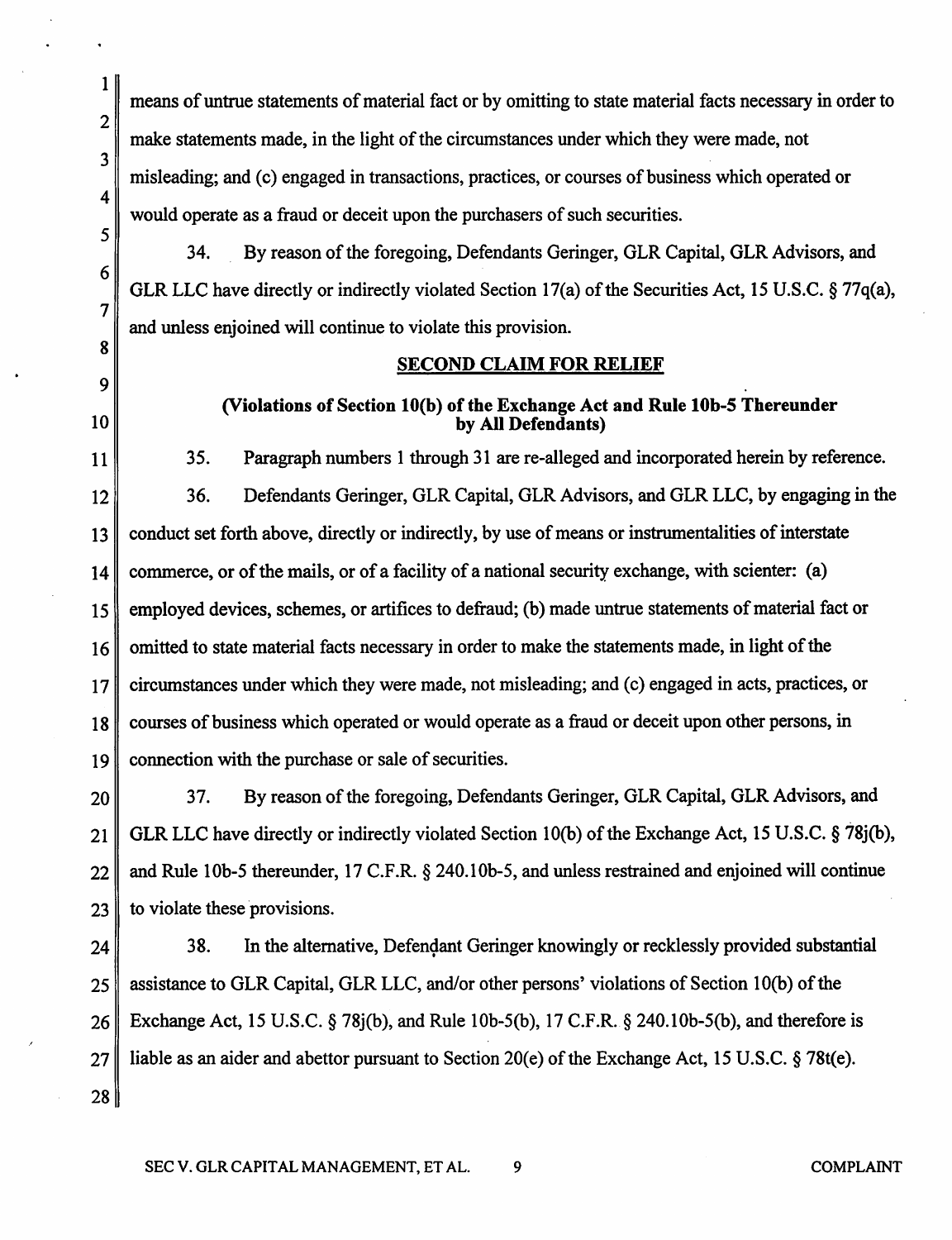25

26

27

28

# THIRD CLAIM FOR RELIEF

# (Violations of Sections 206(1) and 206(2) of the Advisers Act by All Defendants)

39. Paragraph numbers 1 through 31 are re-alleged and incorporated herein by reference. 40. Defendants Geringer and GLR Advisors, by engaging in the conduct set forth above, directly or indirectly, through use of the mails or the means or instrumentalities of interstate commerce, and while engaged in the business of advising others for compensation as to the advisability of investing in, purchasing, or selling securities, with scienter, employed devices, schemes, or artifices to defraud.

41. By reason ofthe foregoing, Defendants Geringer and GLR Advisors violated, and unless restrained and enjoined will continue to violate, Section 206(1) of the Advisers Act, 15 U.S.C.  $§$  80b-6(1).

42. Defendants Geringer and GLR Advisors, by engaging in the conduct set forth above, directly or indirectly, through use of the mails or the means or instrumentalities of interstate commerce, and while engaged in the business of advising others for compensation as to the advisability of investing in, purchasing, or selling securities, engaged in acts, practices, or courses of business which operated or would operate as a fraud or deceit upon clients or prospective clients.

43. By reason ofthe foregoing, Defendants Geringer and GLR Advisors violated, and unless restrained and enjoined will continue to violate, Section 206(2) of the Advisers Act, 15 U.S.C. § 80b-6(2).

22 23 24 44. Defendants GLR Capital and GLR LLC knowingly provided substantial assistance to Geringer, GLR Advisors, and/or other persons' violations of Sections 206(1) and 206(2) of the Advisers Act, 15 U.S.C. §§ 80b-6(1) and (2), and therefore are liable as aiders and abettors pursuant to Section 209(d) of the Advisers Act, 15 U.S.C.  $\S$  80b-9(d).

# FOURTH CLAIM FOR RELIEF

# (Violations of Section 206(4) of the Advisers Act and Rule 206(4)-8 Thereunder by All Defendants)

45. Paragraph numbers 1 through 31 are re-alleged and incorporated herein by reference.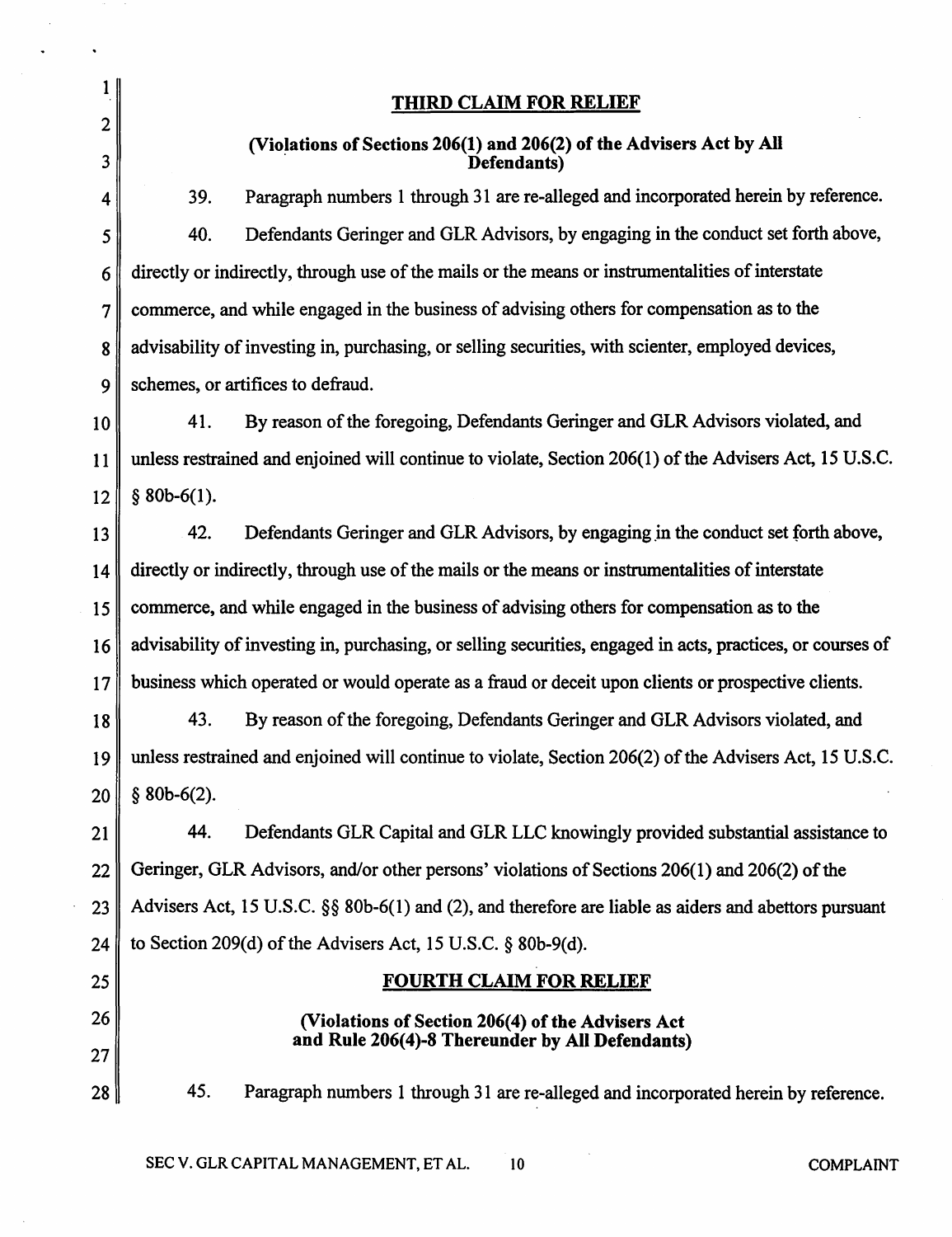46. At all relevant times, Defendants Geringer and GLR Advisors each acted as investment advisers, as defined by Section 202(a)(11) of the Advisers Act, 15 U.S.C. § 80b-2(a)(11), to the Fund.

47. At all relevant times, the Fund operated as a pooled investment vehicle, as defined by Rule 206(4)-8(b) under the Advisers Act, 17 C.F.R. § 275.206(4)-8(b).

48. Defendants Geringer and GLR Advisors, by engaging in the acts and conduct alleged above, while acting as investment advisers to a pooled investment vehicle, by use ofthe means and instrumentalities of interstate commerce and of the mails, made untrue statements of a material fact or omitted to state a material fact necessary to make the statements made, in the light ofthe circumstances under which they were made, not misleading, to any investor or prospective investor in the Fund, and otherwise engaged in acts, practices or courses of business that were fraudulent, deceptive, or manipulative with respect to any investor or prospective investor in the Fund.

49. By reason of the foregoing, Defendants Geringer and GLR Advisors violated, and unless enjoined will continue to violate, Section  $206(4)$  of the Advisers Act, 15 U.S.C. § 80b-6(4), and Rule 206(4)-8 thereunder, 17 C.F.R. § 275.206(4)-8.

50. Defendants GLR Capital and GLR LLC knowingly provided substantial assistance to Geringer, GLR Advisors, and/or other persons' violations of Section 206(4) of the Advisers Act, 15 U.S.C. § 80b-6(4), and Rule 206(4)-8 thereunder, 17 C.F.R. § 275.206(4)-8, and therefore are liable as aiders and abettors pursuant to Section 209(d) of the Advisers Act, 15 U.S.C. § 80b-9(d).

# FIFTH CLAIM FOR RELIEF

(Violations of Section 26 of the Exchange Act by All Defendants)

51. Paragraph numbers 1 through 31 are re-alleged and incorporated herein by reference. 52. Defendants Geringer, GLR Capital, GLR Advisors, and GLR LLC, by engaging in the conduct set forth above, made, or caused to be made, to any prospective purchaser or seller of a security any representation that the Commission has passed on the merits of, or given approval to, any security or transaction or transactions therein.

1

2

3

4

5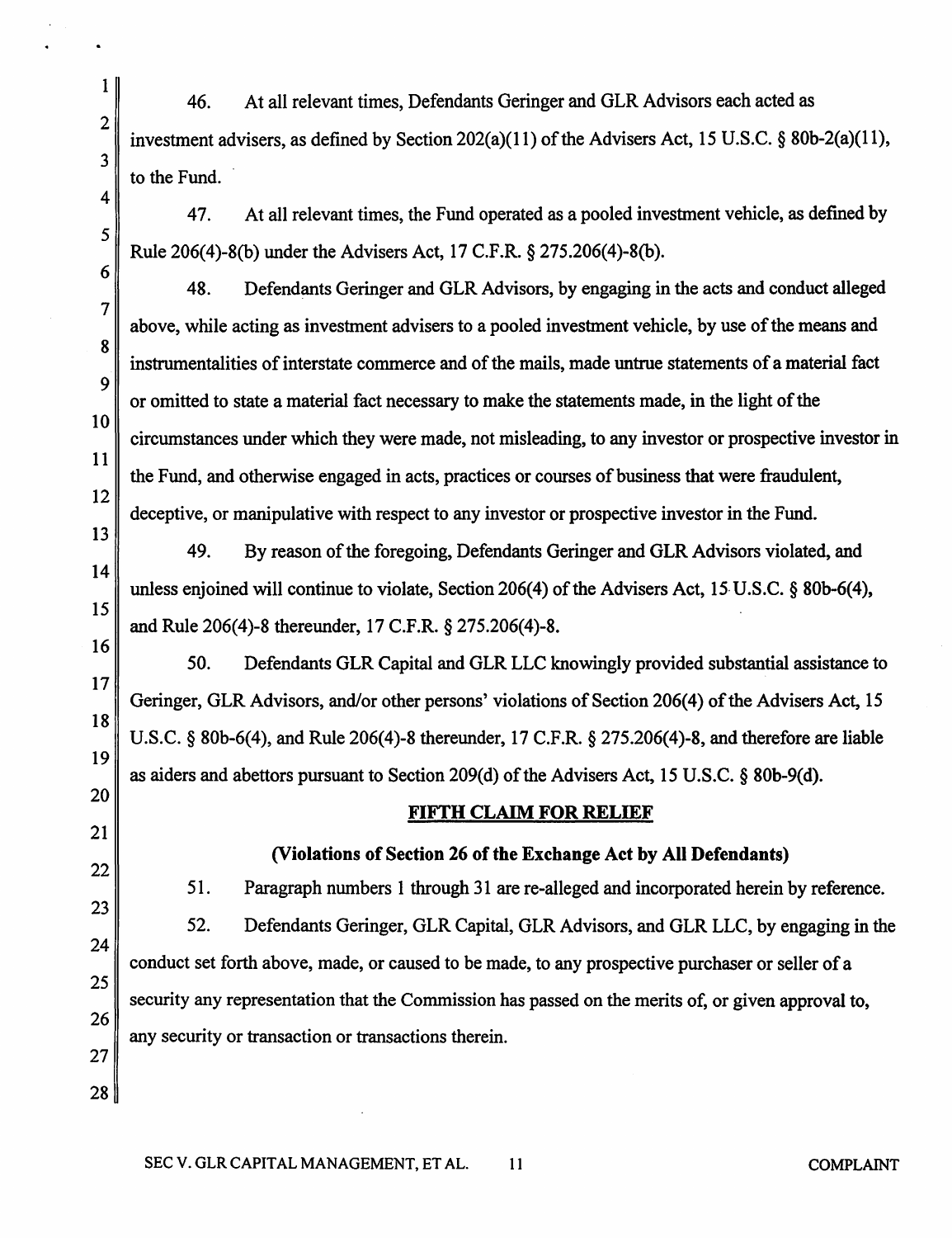53. By reason of the foregoing, Defendants Geringer, GLR Capital, GLR Advisors, and GLR LLC have violated Section 26 of the Exchange Act, 15 U.S.C. § 78z, and unless restrained and enioined will continue to violate this provision.

54. In the alternative, Defendant Geringer knowingly or recklessly provided substantial assistance to Defendants GLR Capital, GLR LLC, and/or other persons' violations of Section 26 of the Exchange Act, 15 U.S.C. § 78z, and therefore is liable as an aider and abettor pursuant to Section 20(e) of the Exchange Act, 15 U.S.C.  $\S$  78t(e).

#### PRAYER FOR RELIEF

WHEREFORE, the Commission respectfully requests that the Court:

1

2

3

4

5

7

6

8

9

10

11

12

13

14

15

16

17

18

19

20

21

22

23

24

25

26

27

28

I.

Enjoin Defendants Geringer, GLR Capital, GLR Advisors, and GLR LLC preliminarily and permanently from directly or indirectly violating Section 17(a) of the Securities Act, 15 U.S.C. § 77q(a), Sections 10(b) and 26 ofthe Exchange Act, 15 U.S.C. § 7Sj(b) and 7Sz, and Rule 10b-5 thereunder, 17 C.F.R. § 240.10b-5, and Sections 206(1), 206(2), and 206(4) of the Advisers Act, 15 U.S.C. §'§ SOb-6(1), SOb-6(2), and SOb-6(4), and Rule 206(4)-S thereunder, 17 C.F.R. § 275.206(4)-8.

II.

Enter an order freezing all monies and assets in all accounts at banks holding accounts in the name or for the benefit of the Relief Defendant and requiring that all banks holding such accounts not permit transactions in such accounts without further order of the Court.

III.

Enter an order requiring Defendants and the Relief Defendant to disgorge their ill-gotten gains according to proof, plus prejudgment interest thereon.

IV.

Enter an order requiring Defendants to pay civil penalties pursuant to Section 20(d) of the Securities Act, 15 U.S.C. § 77t(d), Section 21(d) of the Exchange Act, 15 U.S.C. § 78u(d), and Section 209(3) of the Advisers Act, 15 U.S.C. § 80b-9(e).